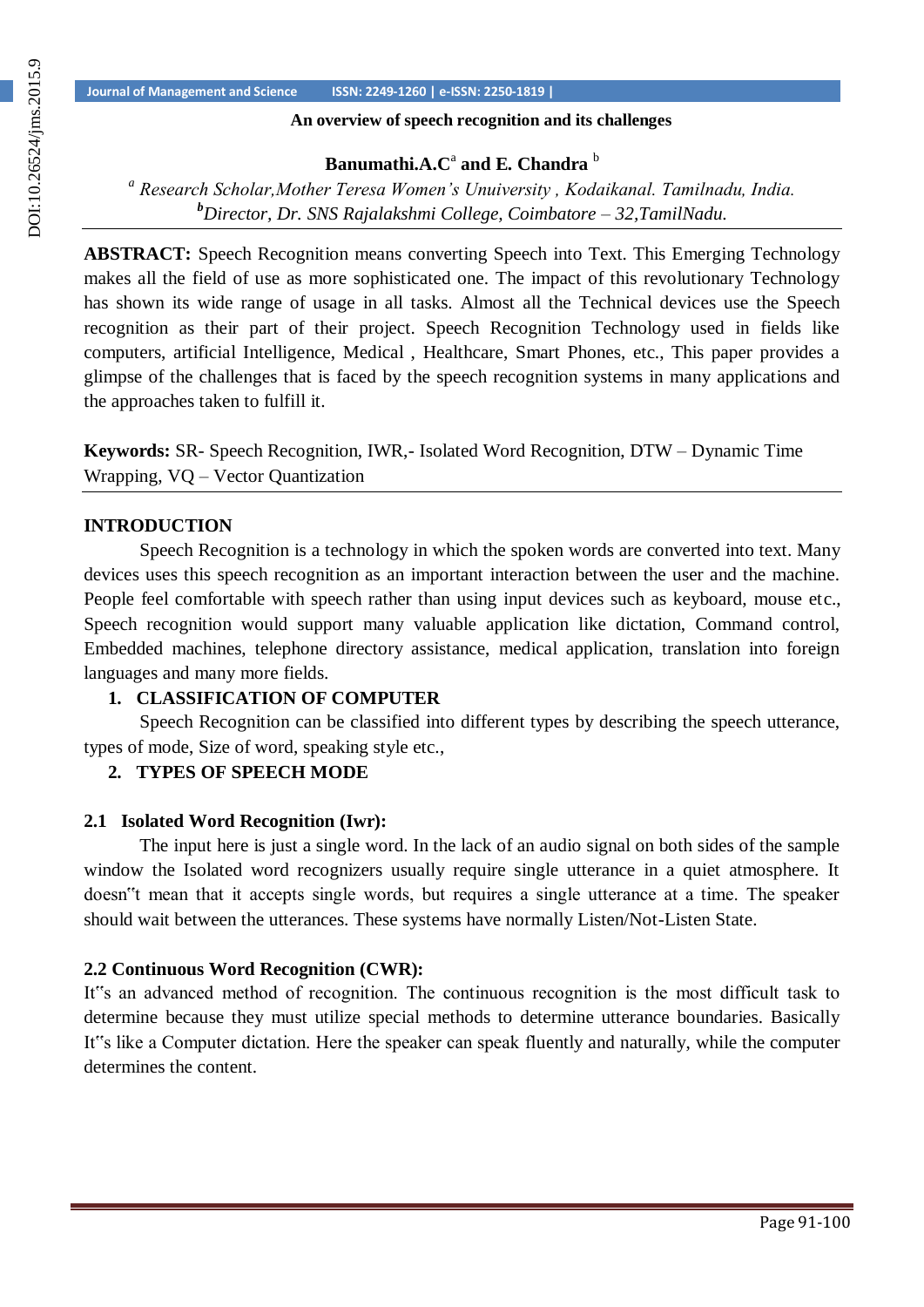### **2.3 Connected Word Recognition(CWR):**

Connected word recognition are similar to isolated words, but allow separate utterances to be "runtogether, with a minimal pause between them.

### **2.4 Spontaneous Speech Recognition(SSR):**

For the Basic level, it is a speech of natural sounding and not rehearsed. This system with spontaneous speech ability should be able to handle a variety of natural speech features with very minute variations.

### **2.5 Voice Verification /Identification:**

Some Speech recognition system have the ability to identify a specific user by just hearing the commands given to it.

## **3. TYPES OF SPEAKER MODE:**

Speakers of the system will have unique voices due to their physical body and personality. Based on the Speaker mode it can be classified into three categories.

### **3.1 Speaker Independent Mode:**

It is based on Many users - to one System. This method is designed for many speakers. Any speaker of particular type (e.g. Indian English) can be made to use this mode of recognition. It recognizes the speech pattern of different people. It is more difficult and expensive method of recognition and even the accuracy is also lower than the speaker dependent mode. However they are more flexible and designed to recognize anyone"s voice, so no training is involved.

### **3.2 Speaker Dependent Mode:**

These systems depend on specific users. The software is trained extensively to get accustomed for a specific user. These are easier to develop, cheaper and more accurate for the trained user. This system is called speaker dependent and it learns the characteristics of the single speaker"s voice, in a way similar to voice recognition. New user should train the software by speaking to it.

### **3.3 Speaker Adaptive Mode:**

Speaker adaptive model usually begins with a speaker independent model and gets adjusted to each individual during a brief training period. This is a new emerging model.

### **4. Types of Vocabulary Size:**

The Size of the vocabulary of a Speech Recognition system affects the complexity accuracy and the processing requirements. Some applications require small vocabularies whereas the others require large dictionaries of words. The vocabularies can be classified as follows.

- $\triangleright$  Small Vocabulary.
- Very Large Vocabular
- $\triangleright$  Medium Vocabulary.
- $\triangleright$  Out-of-Vocabulary
- > Large Vocabulary.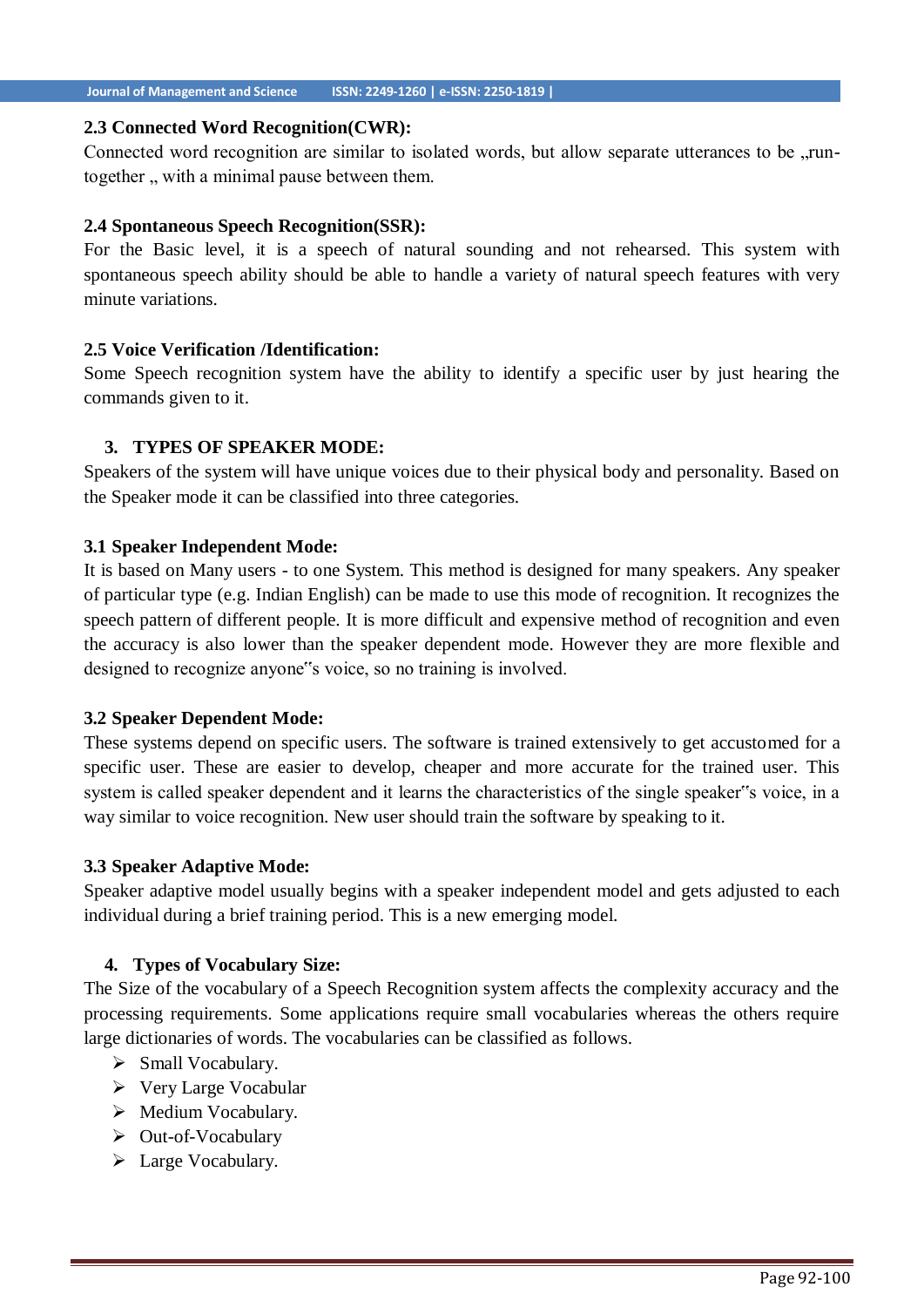In Addition to the other characteristics, the environment variability, channel variability, Speaking style, sex, age, speed of speech also makes the speech recognition system more complex. But an efficient system must cope up with all these barriers.

#### **5. Basic Model of Speech Recognition**:

Speech Recognition is the process of translating spoken words into text words on the computer. Speech Recognition is a process of Recognizing the Speech spoken by a Speaker and it has been in the field of Research for many years.



Voice communication is the most effective mode of communication used by humans. Speech recognition is the process of converting an acoustic signal, captured by a microphone or a telephone to a set of words. The recognized words can be fed into the applications such as commands and control, data entry, and document preparation. Through a speech recognition program/application, the computer is able to process words you say and turn them into text on the screen just as if you had typed them on the keyboard.

An Acoustic model of Speech Recognition is created by taking audio recordings of speech, and their text as an input and produce as string of words. Input from the user is called as utterance. This utterance may be a single word or a sentence or a phrase or an entire sentence. This is the binary form of 1<sup>"s</sup> and 0"s that make up a computer programming Language.

Second is the Sound–recognition software that has acoustic models. An acoustic model takes the speech or their text transcriptions and using software it creates the statistical representation of the sounds that make up each word. [1] It is recognized by the speech engines to recognize speech. In the latest Technology the speech technology has been refined to eliminate the noise and useless information that is not needed to let the computer work. The words we speak are transformed into digital forms of the basic speech elements.(Phonemes) The Next step is the language processing which compares the digital dictionary that stored in the computer memory. Dictionary is a large collection of words usually more than 1,00,000 words. When it finds a match based on digital form it displays the words on the screen. This is basic concept of all the speech recognition systems and software. The template matching method of voice recognition is founded in the general principles of digital electronics and basic computer programming. To fully understand the challenges of efficient speaker- independent voice recognition, the fields of phonetics, linguistics, and digital signal processing should also be explored.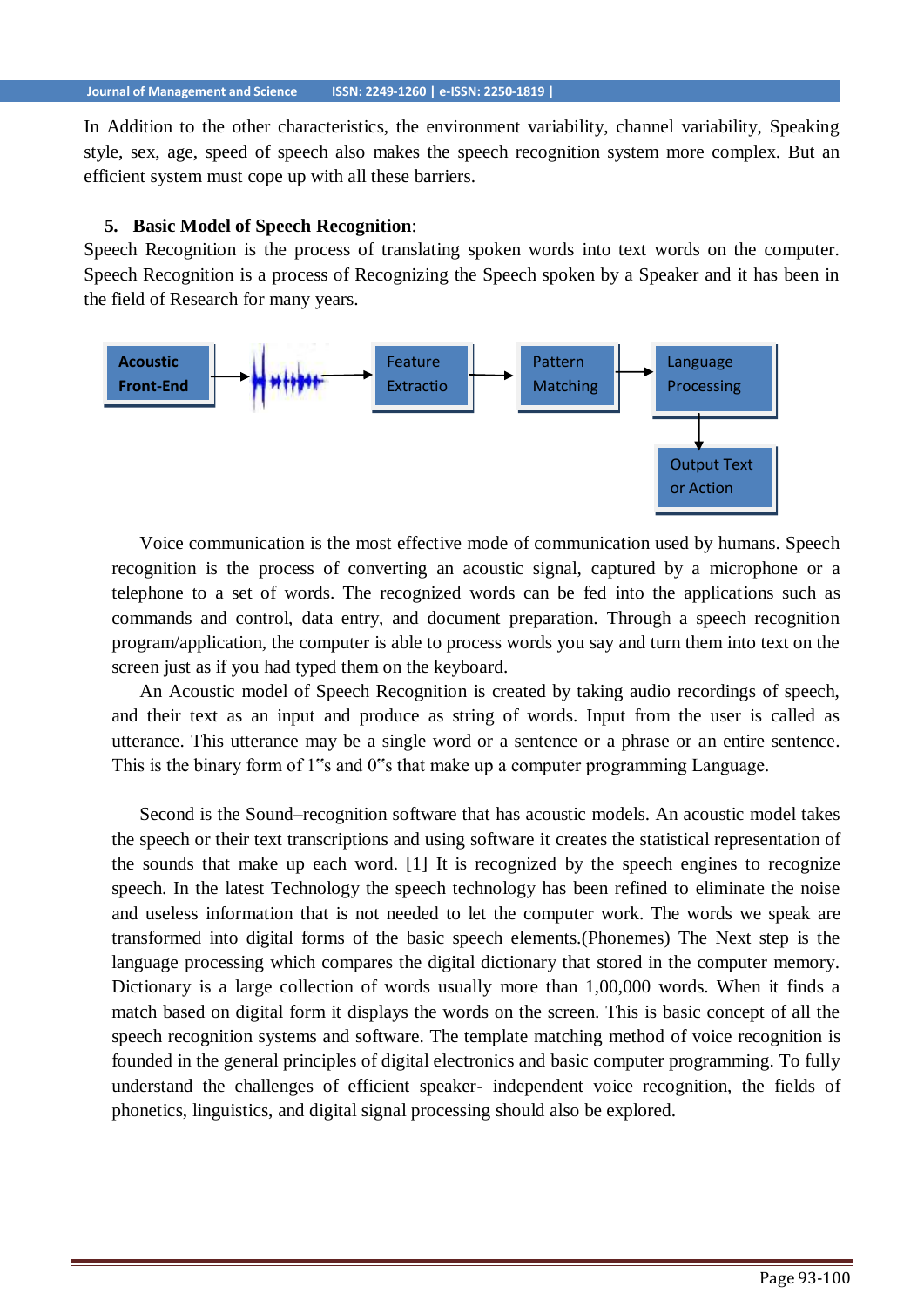#### **6. Approaches to Speech Recognition:**

Basically there are three approaches to Speech Recognition. They are

- Acoustic Phonetic Approach
- **❖** Pattern Recognition Approach
- Artificial Intelligence Approach

## **6.1 Acoustic Phonetic Approach:**

The earlier approaches to speech recognition were based on finding speech sounds and providing appropriate labels to these sounds. The basis of acoustic Phonetic approach is that there exist finite, distinctive Phonetic unit in spoken language and these units are broadly characterized by a set of acoustic properties that are manifested in the speech signal over time. Even though the acoustic properties of phonetics units are highly variable, both with speakers and neighbouring sounds (articulation effect) it is assumed that the rules are straight forward and readily learned by a machine.

There are many steps involved in the acoustic phonetic approach. The first step is a spectral analysis of the speech combined with a feature detection that converts the spectral measurement is to set features that describe the broad acoustics property of the different phonetics units. The next step is a segmentation and labeling segmented in which the speech signal is segmented in to stable acoustic regions, followed by attaching one or more phonetic label to each segmented region, resulting in a phoneme lattice characterization of the speech . The final step is to find the word which is a valid word.

### **6.2 Pattern Recognition**

The pattern-matching approach involves two essential steps, namely, pattern training and pattern comparison, The important feature of this approach is that is uses a well formulated mathematical framework and establishes consistent speech pattern representation for reliable pattern-comparison stage of the approach, a direct comparison is made between the unknown speeches with each possible pattern learned in the training stage in-order to determine the identity of the unknown according to the goodness of the match of the pattern.

## **a. Template Based Approach:**

Template based approach to speech recognition have provided a family of techniques that have advance features. A collection of prototypical speech patterns are stored as reference patterns representing the dictionary of candidate"s words. Recognition is then carried out by matching an unknown spoken utterance with each of these references templates and selecting the category of the best matching pattern. Usually templates for the entire words are constructed. This has the advantage that, errors due to the segmentation or classification of smaller acoustically more variable units such as phonemes can be avoided. Each word must have its own reference template. When the vocabulary size increases beyond a few hundred words the matching becomes expensive. One key idea in template method is to derive a typical sequences of speech frames for a pattern via some averaging procedure, and to rely on some local spectral averaging procedure. Another key idea is to use some dynamic programming to temporarily align patterns to account for differences in speaking rates across the talkers.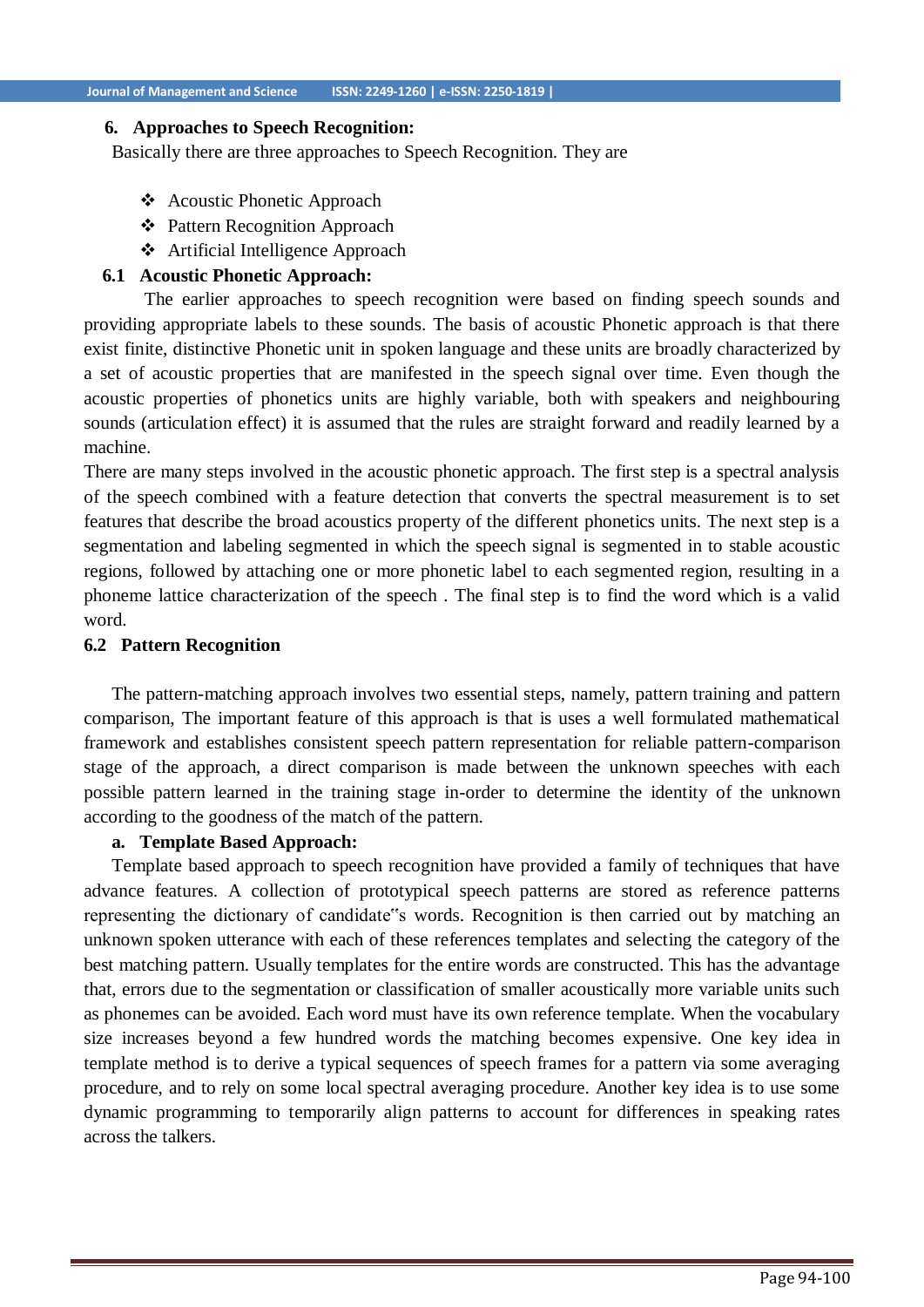#### **b. Stochastic Approach**

To deal with uncertain and incomplete information Stochastic model use the probabilistic models. In speech uncertainty and incompleteness arises from many sources. Eg., confusable sound, speaker variability, contextual effects and homophones words. Thus stochastic models are the particularly suitable approach to speech recognition. The most popular stochastic model today is the Hidden Markov modeling. A Hidden Markov model is characterized by finite state markov model and a set of output distributions. The two types of variabilities that are essential are the spectral variabilities and temporal variabilities.

#### **c. Dynamic Time Wrapping (DTW)**

Dynamic Time Wrapping is an algorithm for measuring similarity between two sequences which may vary in time or speed. For instance, similarities in walking patterns would be detected, even if in one video, the person was walking slowly , and in another he is walking more quickly, if there were acceleration and declarations during the course of one observation. DTW has been applied to video, audio, and graphics and any data which can be turned into a linear representation can be analyzed with DTW. DTW is a method that allows a computer to find an optimal match between two given sequences with certain restrictions. The sequences are "wrapped" non-linearly in the time dimension to determine a measure of their similarity independent of certain non-linear variations in the time dimension. This sequence alignment method is often used in the context of Hidden Markov Models. One example of the restrictions imposed on the matching of the sequence is on the monotonicity of the mapping in the time dimension. Continuity is less important in DTW than in other pattern matching algorithms. DTW is an algorithm particularly suited to matching sequences with missing information, provided there are long enough segments for matching to occur.

#### **d. Vector Quantization(VQ)**

Vector Quantization is often used in efficient data reduction method. It is useful for speech coders. (data reduction). It is often applied to Automatic Speech Recognition (ASR). Since transmission rate is not a major issue for ASR, the utility of VQ here lies in the efficiency of using compact codebooks for reference models and codebook searcher in place of more costly evaluation methods. Each vocabulary word gets its own VQ codebook, based on training sequence of several repetitions of the word. The test speech is evaluated by all code books and ASR chooses the word whose codebook yields the lowest distance measure. In basic VQ, codebooks have no explicit time information since codebooks entries are not ordered and can come from any part of the training words. However, some indirect durational clues are preserved because the codebook entries are chosen to minimize average distance across all training frames, and frames corresponding to longer acoustic segments are more frequent in the training data. Such segments are thus more likely to specify code words than less frequent consonants frames, especially with small codebooks. Code words nonethless exist for constant frames because such frames would otherwise contribute large frame distances to the codebook. Often a few code words suffice t represent many frames during relatively steady sections of vowels, thus allowing more codeword to represent short, dynamic portions of the words. This relative emphasis that VQ puts on speech transients can be an advantage over other ASR comparison methods for vocabularies of similar words.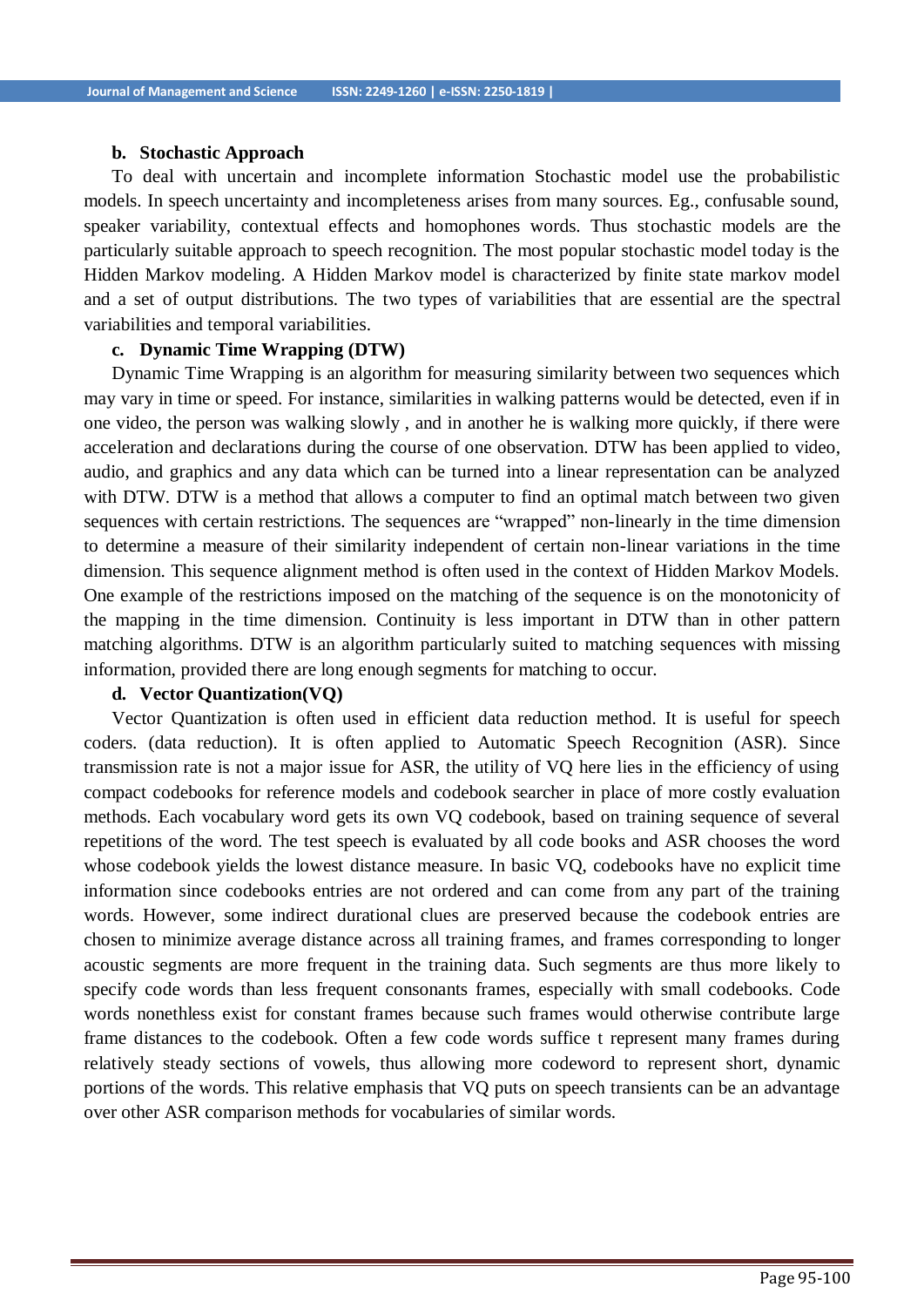### **6.3 Artificial Intelligence Approach (Knowledge based approach)**

It is a hybrid form of the phonetic approach and pattern recognition approach. In this, it exploits the ideas and concepts of both the approach. Knowledge based approach uses the information regarding linguistic, Phonetic and spectrogram. Some speech researchers developed recognition system that used acoustic phonetic knowledge to develop classification rules for speech sounds. While template based approaches have been very effective in the design of a variety of speech recognition systems, they provided little insight about human speech processing, thereby making error analysis and knowledge-based system enhancement difficult. In its pure form, knowledge engineering design involves the direct and explicit incorporation of expert's speech knowledge into a recognition system. This knowledge is usually derived from careful study of spectrograms and is incorporated using rules or procedures. Pure knowledge engineering was also motivated by the interest and research in the expert systems. Another difficult problem is the integration of many levels of human knowledge phonetics, lexical access, syntax, semantics and pragmatics. Alternatively, combining independent and asynchronous knowledge sources optimally remains an unsolved problem. In more indirect forms, knowledge has also been used to guide the design of the models and algorithms of other techniques such as template matching and stochastic modeling. This form of knowledge application makes an important distinction between knowledge and algorithms. Algorithms enable us to solve problems. Knowledge enables the algorithms to work better. This form of knowledge based system enhancement has contributed considerably to the design of al successful strategies reported. It plays an important role in the selection of a suitable input representation, the definition of units of speech, or the design of the recognition algorithm itself.

## **a. Artificial Neural Networks.**

The Artificial Intelligence approach attempts to mechanize the recognition procedure according to the way a person applies intelligence in visualizing, analyzing and characterizing speech based on a set of measured acoustic features. Among the techniques used within this class of methods are uses of an expert system(eg., a neural network) that integrates phonetic, lexical, syntactic , semantic, and even pragmatic knowledge for segmentation and labeling, and uses tools such as artificial Neural Networks for learning the relationships among phonetic events. The focus in this approach has been mostly in the representation of knowledge and integration of knowledge sources. This method has not been widely used in commercial systems. In connectionist models, knowledge or constraints are not encoded in individual units, rules, or procedures, but distributed across many simple computing units. Uncertainty is modeled not as likelihoods or probability density functions of a single unit, but by the pattern of activity in many units. The computing units are simple in nature, and knowledge is not programmed into any individual unit function; rather, it lies in the connections and interactions between linked processing elements. Because the style of computation that can be performed by networks of such units bears some resemblance to the style of computation in the nervous system. Connectionist models are also referred to as neural networks or artificial neural networks. Similarly, parallel distributed processing or massively distributed processing are terms used to describe these models.

Not unlike stochastic models, connectionist models rely \_critically on the availability of good training or learning strategies. Connectionist learning seeks to optimize or organize a Network of processing elements. However, connectionist models need not make assumptions about the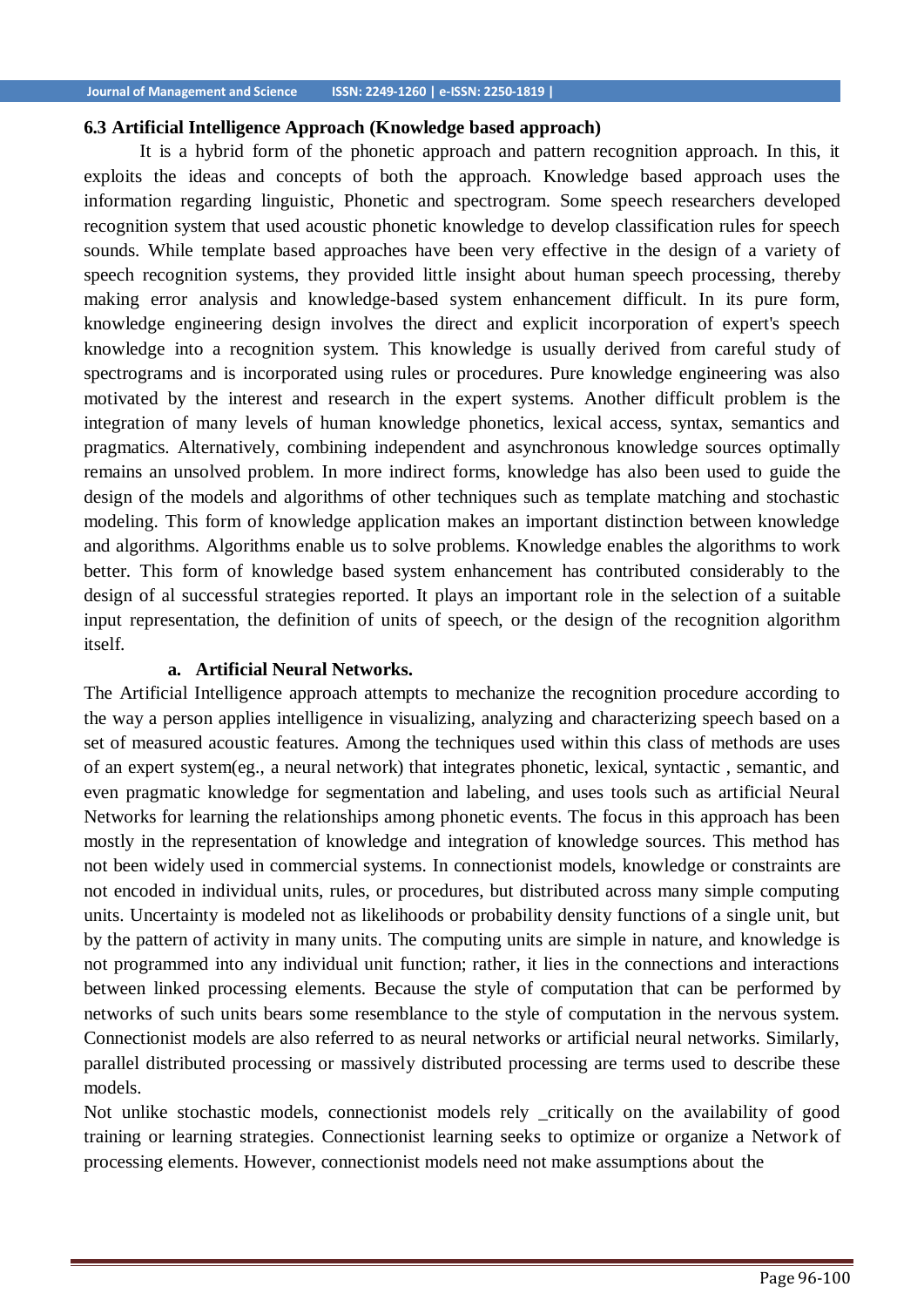underlying probability distributions. Multilayer neural networks can be trained to generate rather complex nonlinear classifier or mapping function. The simplicity and uniformity of the underlying processing element makes connectionist models attractive for hardware implementation, which enables the operation of a net to be simulated efficiently. On the other hand, training often requires much iteration over large amounts of training data, and can, in some cases, be prohibitively expensive. While connectionist appears to hold great promise as plausible model of cognition, may question relating to the concrete realization of practical connectionist recognition techniques, still remain to be resolved.

## **b. Support Vector Machine.(SVM)**

One of the powerful tools for pattern recognition that uses a discriminative approach is a SVM. SVMs use linear and nonlinear separating hyper-planes for data classification. However, since SVMs can only classify fixed length data vectors, this method cannot be readily applied to task involving variable length data classification. The variable length data has to be transformed to fixed length vectors before SVMs can be used. It is generalized linear classifier with maximum-margin fitting functions. This fitting function provides regularization which helps the classifier generalized better. The classifier tends to ignore many of the features. Conventional statistical Neural Network methods control model complexity by using a small number of features ( the problem dimensionality or the number of hidden units. SVM controls the model complexity by controlling the VC dimension of its model. This method is independent of dimensionality and can utilize spaces of very large dimensions spaces, which permit a construction of very large number of non-linear features and then performing adaptive feature selection during training. By shifting all non-linearity to the features, SVM can use linear model for which VC dimensions is known. For example, a support vector machine can be used as a regularized radial basis function classifier.

## **7. Challenges it faces in the current Technology**

There are some significant features that can be taken into consideration for the better performance of the Speech Recognition. The top most priorities are given to Improve their Training, Flexibility of the Equipment, Accuracy, throughput, Latency, User Responsive , Performance, Reliability, and Fault Tolerance.

### **a. Training Voice recognition Software**

In order to have a useful voice recognition system, users must first train the dictation software to recognize their voice. This is often the point at which many new users become frustrated. The most common complaint about voice recognition software is that the training was a waste of time. Nevertheless, the most recent generation of voice recognition software has proven exceptionally accurate, once the user can establish good, effective voice files. The following suggestions for enhanced accuracy will help avoid the frustration often associated with the training of voice recognition software.

### **b. The Equipment**

## **i. A Good Signal**

Successful voice recognition requires a clear recording of the user's voice into the computer. There are two components to clear recording: microphone quality and sound card quality. Both of these components seriously affect the accuracy of the voice files during training.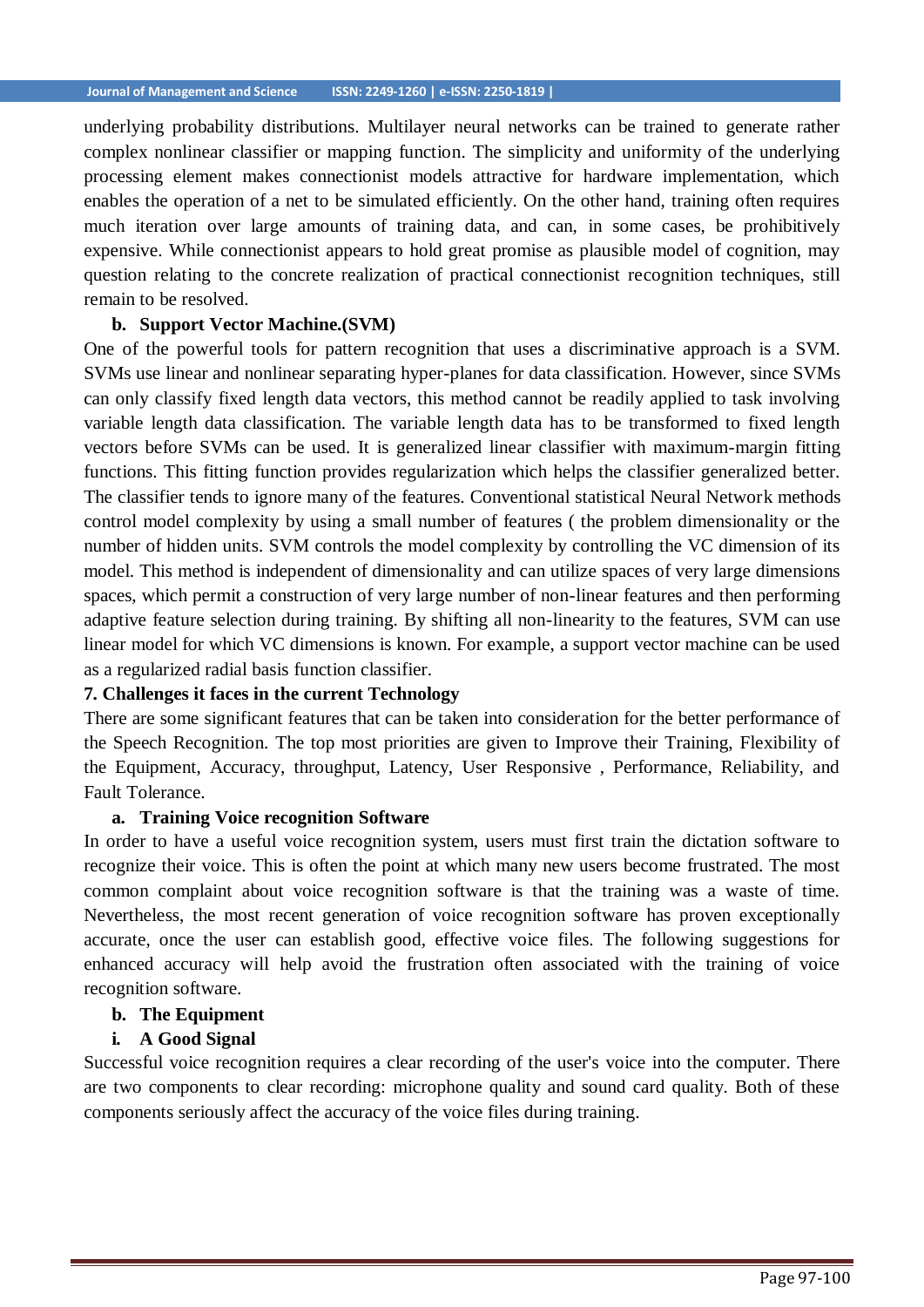#### **ii. The Microphone**

The majority of voice recognition software packages are sold with an acceptable microphone, generally worn on a headset. However, the microphone often does not continue to function over an extended period of time. This creates a problem; It is beneficial to use the same microphone for dictation that was used for training. Many students have found success in training the software using a higher-quality microphone, purchased separately.

#### **iii. The Sound Card**

New computers typically have an adequate sound card, installed by the manufacturer. At times, however, the sound card signal is not sufficient for good voice recognition. A quick solution to this problem is to purchase a USB (universal serial bus) sound system or USB microphone. A USB sound connection bypasses the sound card, bringing the signal directly to the dictation software.

#### **c. Using the Equipment**

#### **i. Fluent Readers**

Given a clear signal from the microphone and sound card, a fluent reader should be able to train voice recognition software simply by following the directions provided in the set-up information. Generally, expect to read at least three of the stories provided before the software will be sufficiently accurate. Although the dictation software may be fairly accurate after one passage is read, investing more time in training will greatly improve the overall results.

### **ii. Students With Difficulty In Decoding**

Often, the students who most need voice recognition software are also the students for whom the training can be the most frustrating. For accurate speech recognition, the passages should be read fluently, in well-articulated phrases. If the person training the software struggles over words and makes frequent reading mistakes, the software will make mistakes when dictating. For students with a low reading level, training dictation software requires several one-on-one sessions with an experienced instructor.

#### **8. Instructor Initializes Training**

The instructor completes the initial training; the student can refine it later. Usually, training programs require the user to read several longer stories, before being allowed to read the shorter ones. In order to get through the longer stories quickly, and with some fluency, these may be read by the instructor. It is important that the instructor have vocal characteristics similar to those of the intended user. For example, if the software will be used by 14-year old female with a history of social anxiety, it would not be suitable to have an aggressive football coach initiate the training.

#### **9. Phrase-by-Phrase**

Having completed one or two longer stories, the training program should then make available several shorter readings. At this point, the student should dictate several shorter readings, with the instructor reciting the passage quietly, over the student's shoulder. The voice recognition program is designed to recognize fluent, continuous speech; therefore, the instructor should pronounce complete phrases for the student to dictate into the microphone. If the instructor's voice is picked up by the microphone, it could interfere with the training process.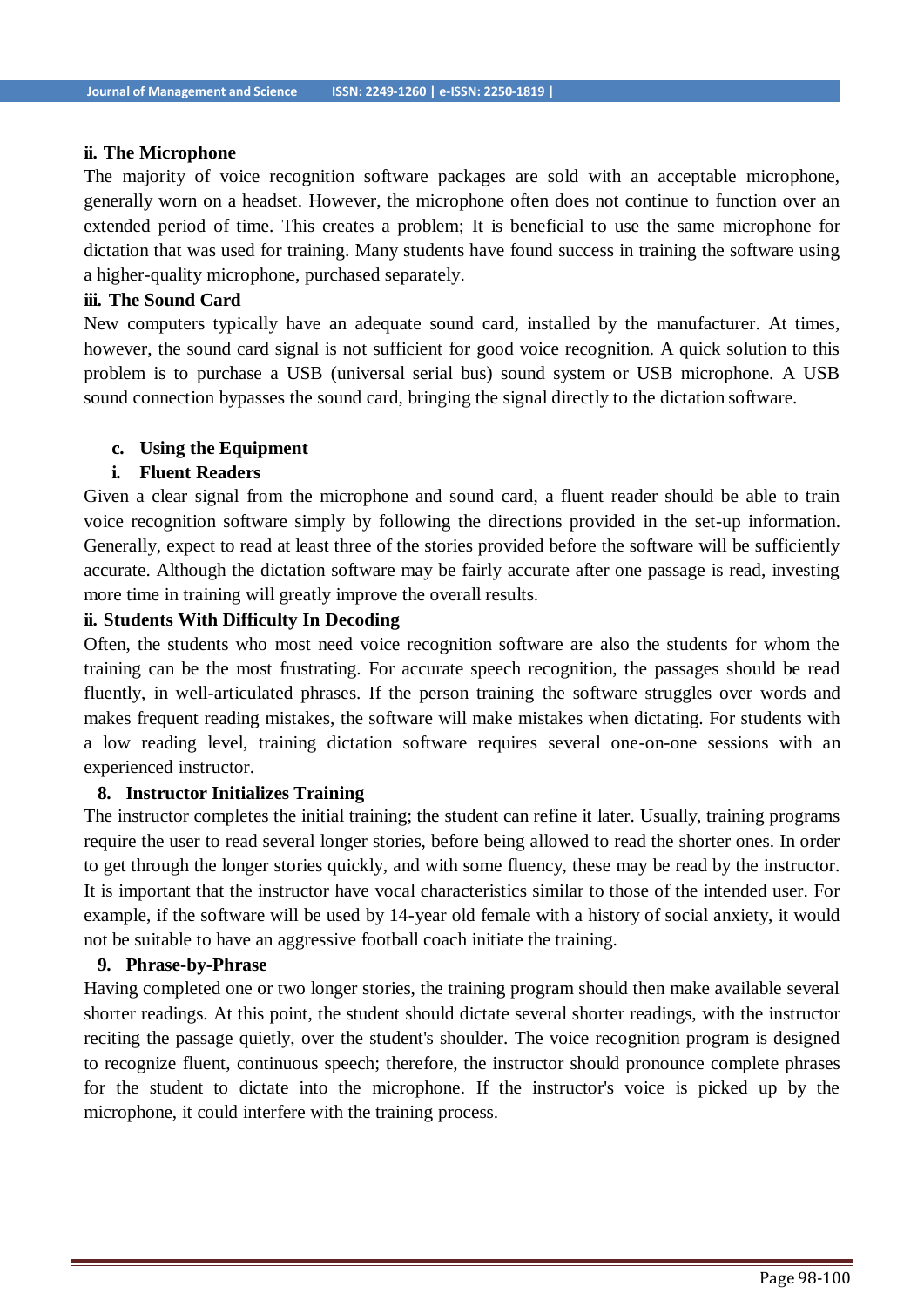#### **10. "Correct That"**

Many voice recognition software packages also have a "correct that" feature, which allows the student to amend dictation errors and further refine the training. As the software is used, and corrected, it will learn the student's voice more accurately with each succeeding correction.

#### **11. Back-Up Voice Files**

Once accurate voice training files have been established, they should be copied onto a CD-ROM or a zip disk. By creating a back-up of the voice files, the student will not have to go through the training again if the computer ceases to function. Also, it is fairly simple to transfer the files onto the new hard drive, if the student decides to upgrade the computer.

### **i. Pro's and Con's Concerning Voice Recognition Software**

- $\triangleright$  Students don't have to use a keyboard to input information. The software has to be trained to recognize the user's voice. This is accomplished by reading passages provided by the program.
- $\triangleright$  The software learns to recognize a student's unique speech patterns. Users have to speak distinctly in order for the software to work well. If the student has non-standard speech, tends to run words together, or mumble, the training process may be long. Some punctuation must be dictated.
- $\triangleright$  The software spells every word correctly. The software spells every word it recognizes correctly. Typically, it recognizes 5-20% words incorrectly. It cannot recognize homonyms.
- $\triangleright$  Students can write as quickly as they speak, 100+ words per minute. While users may talk that fast, what they produce will probably be disorganized and grammatically incorrect.
- $\triangleright$  Students can produce a large amount of writing, which they can then edit. Users have to edit.
- $\triangleright$  Students can write papers without being held back by spelling or keyboarding problems. Users can easily get words written down, but there is much more involved in writing a paper than just putting down words.
- $\triangleright$  The software will read back to students what they have written, helping with proofreading.
- $\triangleright$  Voice recognition software use is expanding rapidly. Both Windows and Macintosh operating systems have voice recognition built in. Voice recognition uses a lot of memory. The software has specific hardware requirements.

## **Conclusion**

Speech is a most important means of communication. People find an alternative to text input by giving speech input, Which makes the usage of computer more efficient and convenient. Voice operated Intelligent machines have been an great interest in the in the current technology. Future systems need to have an efficient way of representing, storing, and retrieving knowledge required for natural conversation. For the past two decades the progress is significant in the field of speech recognition. Speech Recognition technology is one of the most interesting problem in and of itself. The Field of Speech Recognition in future is expected to undergo many changes. The computers may even talk to us back just like a human. Speech-recognition has come a long way towards making the world more accessible. It changes the way we use computers, automobiles, cell phones, and video and provides great accessibility for the hearing impaired and for foreign language speakers. Current leaders in the field are Nuance Communications and Google with their Automated Speech Recognition (ASR) technology. Speech recognition still has a long ways to go, though. There are a lot of steps between you reciting a sentence and the computer or phone writing those words out on